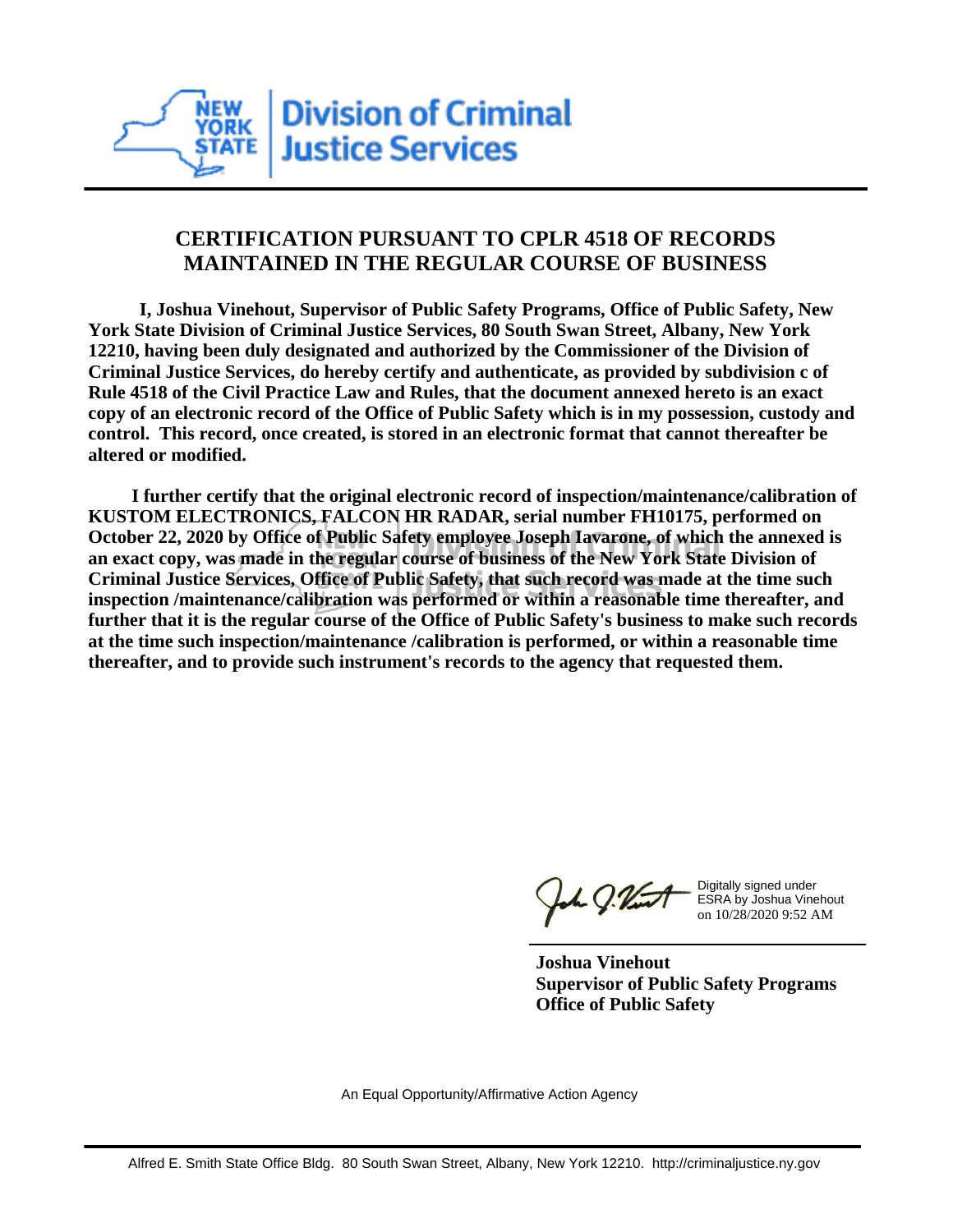## **RADAR RECORD OF INSPECTION / MAINTENANCE / CALIBRATION**

## **Name of Submitting Agency: Stony Point Town Police Department Manufacturer: KUSTOM ELECTRONICS Model: FALCON HR Date: October 22, 2020 Serial Number: FH10175**

 **I hereby certify that KUSTOM ELECTRONICS RADAR, model FALCON HR, serial number FH10175/ / N/A / / N/A, has been calibrated using standards whose accuracies are established by the National Bureau of Standards, or have been derived by the ratio type of self calibration techniques. Calibration has been effected by controlled tests performed on the date indicated above.**

| <b>Test No</b> | <b>Internal Standard</b>                   | <b>Test Result</b> |
|----------------|--------------------------------------------|--------------------|
|                | <b>PAS MPH</b>                             | <b>PAS MPH</b>     |
| <b>Test No</b> | <b>Certification Standard (Stationary)</b> | <b>Test Result</b> |
|                | 65 MPH                                     | 65 MPH             |
|                | 35 MPH<br><b>YORK</b>                      | <b>35 MPH</b>      |
| <b>Test No</b> | <b>Certification Standard (Moving)</b>     | <b>Test Result</b> |
|                | 65 MPH                                     | <b>30 MPH</b>      |
|                | 35 MPH                                     |                    |

**Turning Fork Certification / Date of Certification: October 22, 2020**

| <b>Serial Number</b> | Frequency | <b>Test Result</b> |
|----------------------|-----------|--------------------|
|                      | 4735 HZ   | 65 MPH             |

**The above stated tuning fork has been tested and found to oscillate at 4735 Hertz. It will cause a calibration signal of 65 MPH when used with a Doppler traffic radar operating at 24,150 Mhz.**

| <b>Serial Number</b> | Frequency | <b>Test Result</b> |
|----------------------|-----------|--------------------|
| 67517                | 2545 HZ   | 35 MPH             |

**The above stated tuning fork has been tested and found to oscillate at 2545 Hertz. It will cause a calibration signal of 35 MPH when used with a Doppler traffic radar operating at 24,150 Mhz.**

 **I further certify that the entries made in these records were made at the time that the inspection /maintenance/calibration of the above identified RADAR was performed, or within a reasonable time thereafter.**

 *page 1 of 2* 

Digitally signed under ESRA by Joseph Iavarone on 10/22/2020 12:34 PM

**Joseph Iavarone Highway Safety Equipment Technician Office of Public Safety**

**\_\_\_\_\_\_\_\_\_\_\_\_\_\_\_\_\_\_\_\_\_\_\_\_\_\_\_\_\_\_\_\_\_\_\_\_\_**